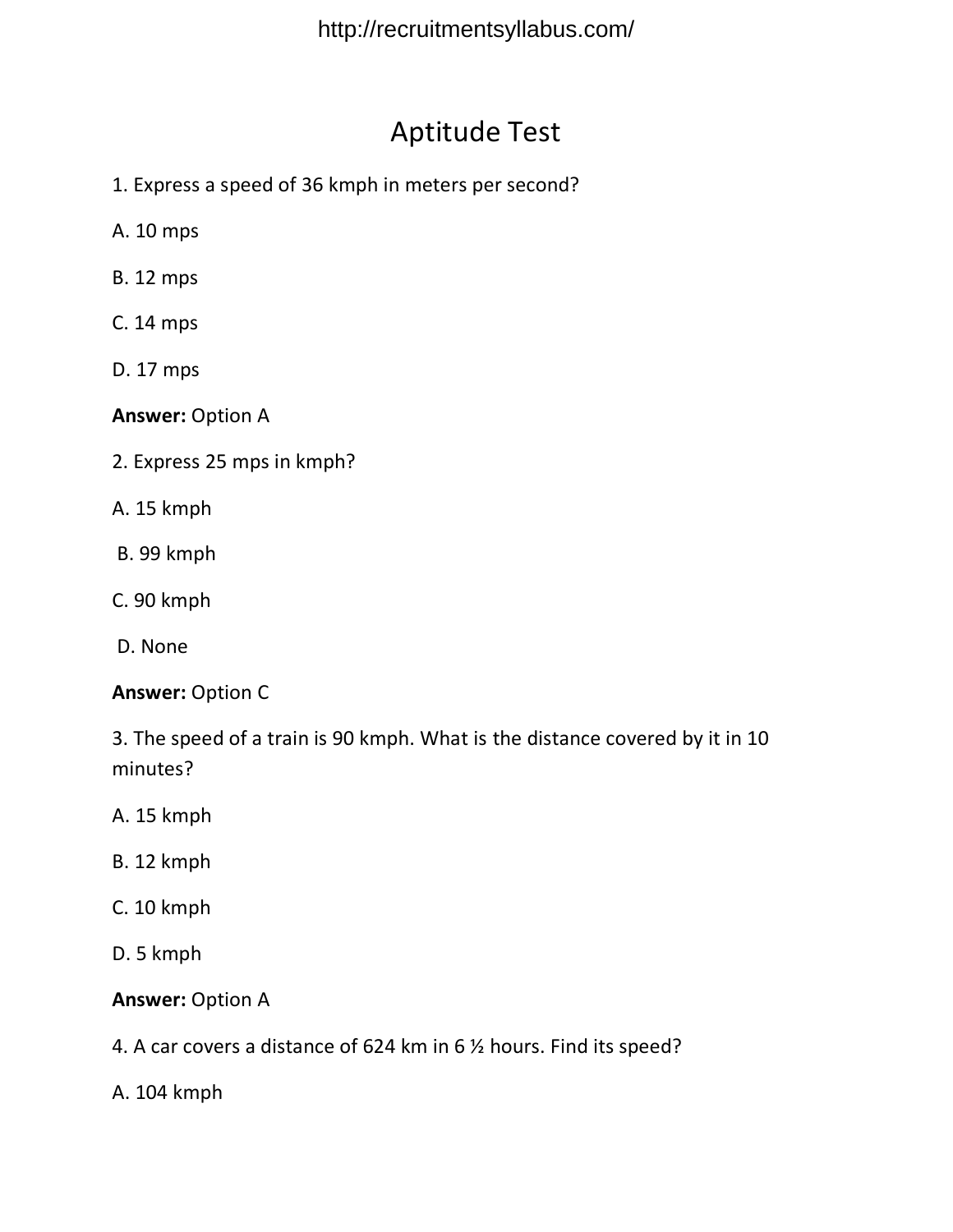B. 140 kmph

C. 104 mph

D. 10.4 kmph

**Answer:** Option A

5. A and B complete a work in 6 days. A alone can do it in 10 days. If both together can do the work in how many days?

A. 3.75 days

B. 4 days

C. 5 days

D. 6 days

**Answer:** Option A

6. A can do a piece of work in 4 days. B can do it in 5 days. With the assistance of C they completed the work in 2 days. Find in how many days can C alone do it?

A. 10 days

B. 20 days

C. 5 days

D. 4 days

**Answer:** Option B

7. A, B and C can do a piece of work in 24, 30 and 40 days respectively. They start the work together but C leaves 4 days before the completion of the work. In how many days is the work done?

A. 15 days

B. 14 days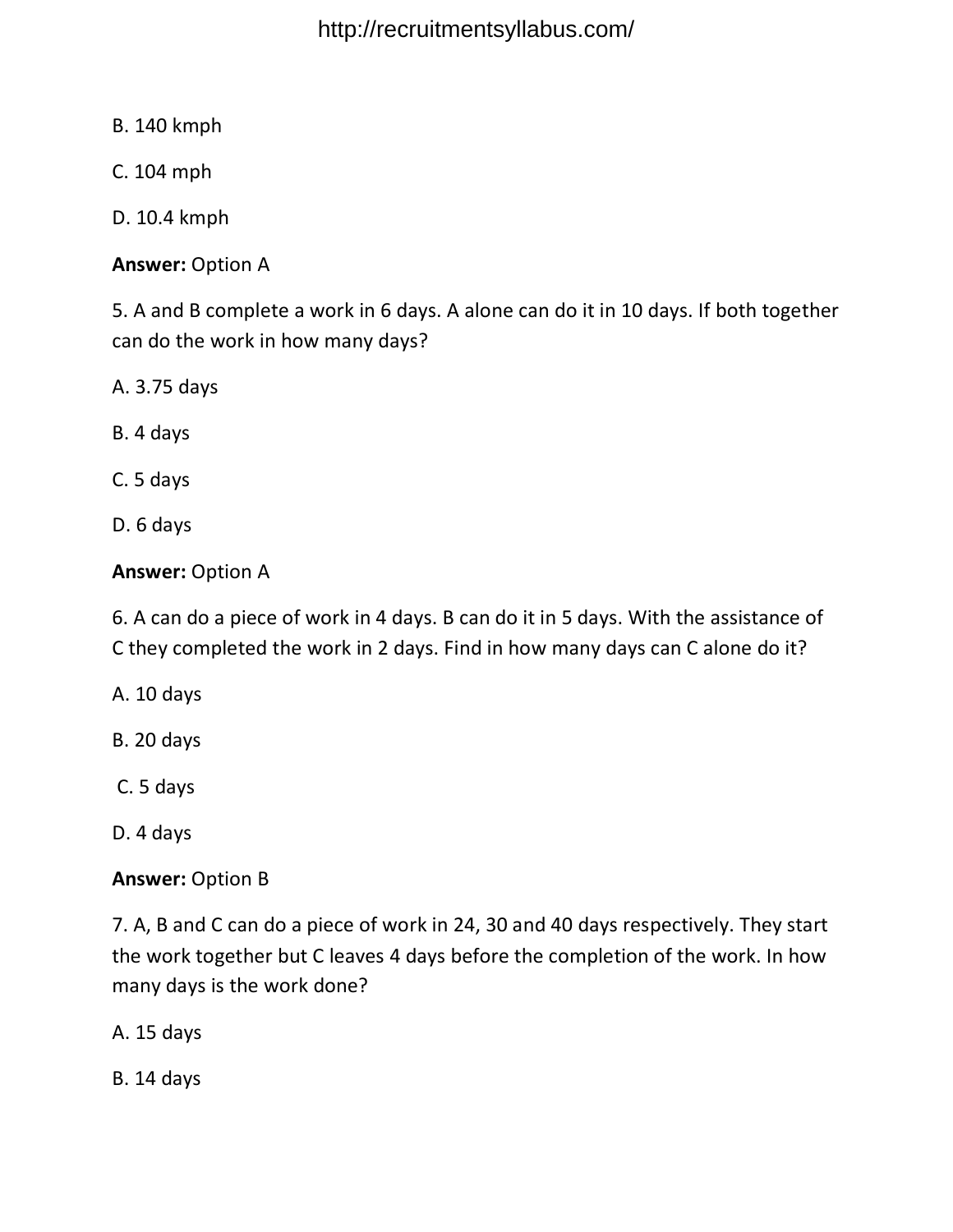C. 13 days

D. 11 days

**Answer:** Option D

8. 5 men and 12 boys finish a piece of work in 4 days, 7 men and 6 boys do it in 5 days. The ratio between the efficiencies of a man and boy is?

- A. 1:2
- B. 2:1
- C. 2:3
- D. 6:5

## **Answer:** Option D

9. A and B can finish a work in 16 days while A alone can do the same work in 24 days. In how many days B alone will complete the work?

A. 56

B. 48

C. 36

D. 58

## **Answer:** Option B

10. Some persons can do a piece of work in 12 days. Two times the number of these people will do half of that work in?

- A. 3 days
- B. 4 days
- C. 6 days
- D. 12 days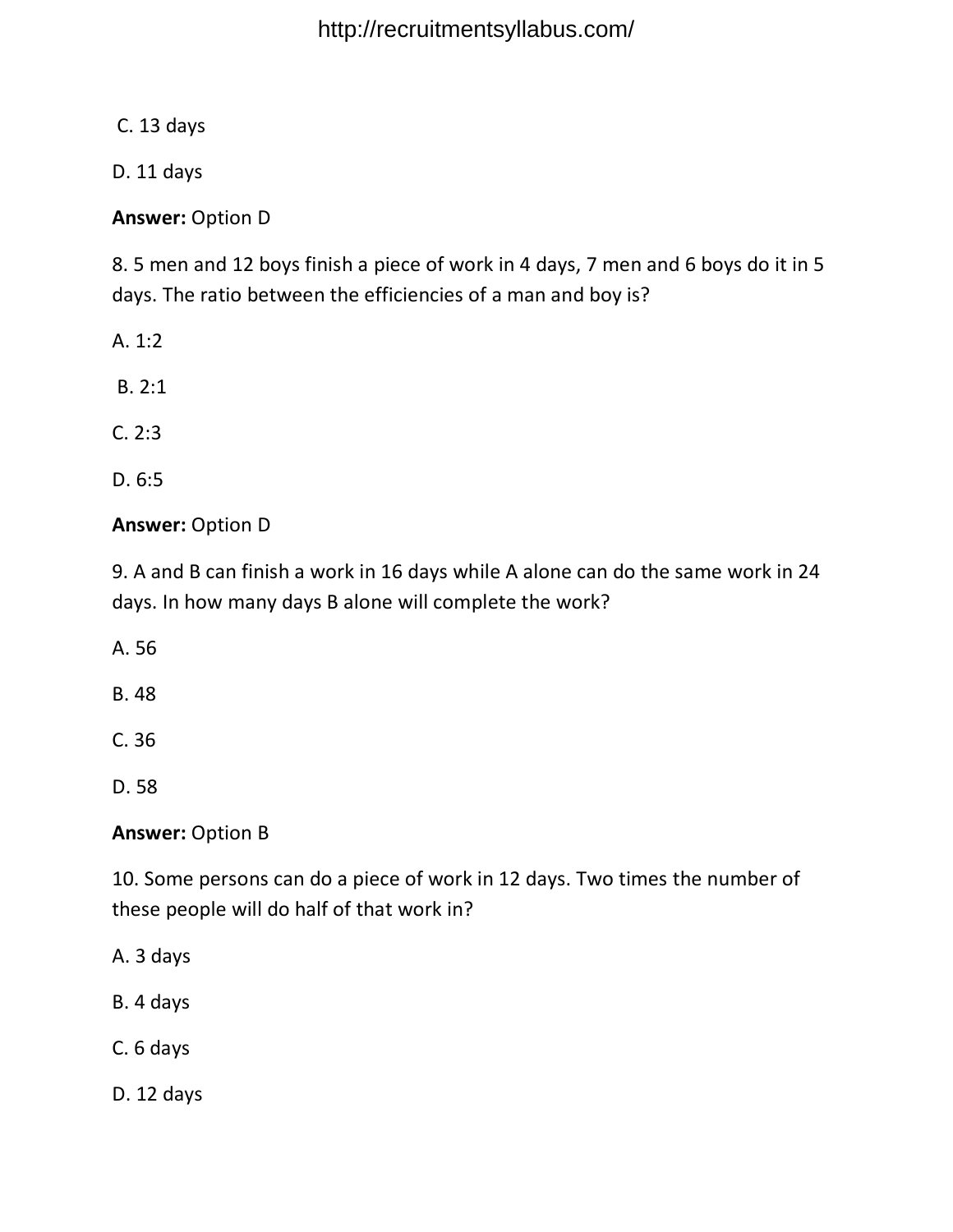## **Answer:** Option A

11. What number has a 5:1 ratio to the number 10?

A. 42

B. 50

- C. 55
- D. 62

## **Answer:** Option B

12. Two same glasses are respectively 1/4th 1/5th full of milk. They are then filled with water and the contents mixed in a tumbler. The ratio of milk and water in the tumbler is?

- A. 3:8
- B. 9:31
- C. 8:21
- D. 10:27

### **Answer:** Option B

13. A and B entered into a partnership investing Rs.25000 and Rs.30000 respectively. After 4 months C also joined the business with an investment of Rs.35000. What is the share of C in an annual profit of Rs.47000?

A. Rs.18000

- B. Rs.15000
- C. Rs.17000
- D. Rs.14000

**Answer:** Option D